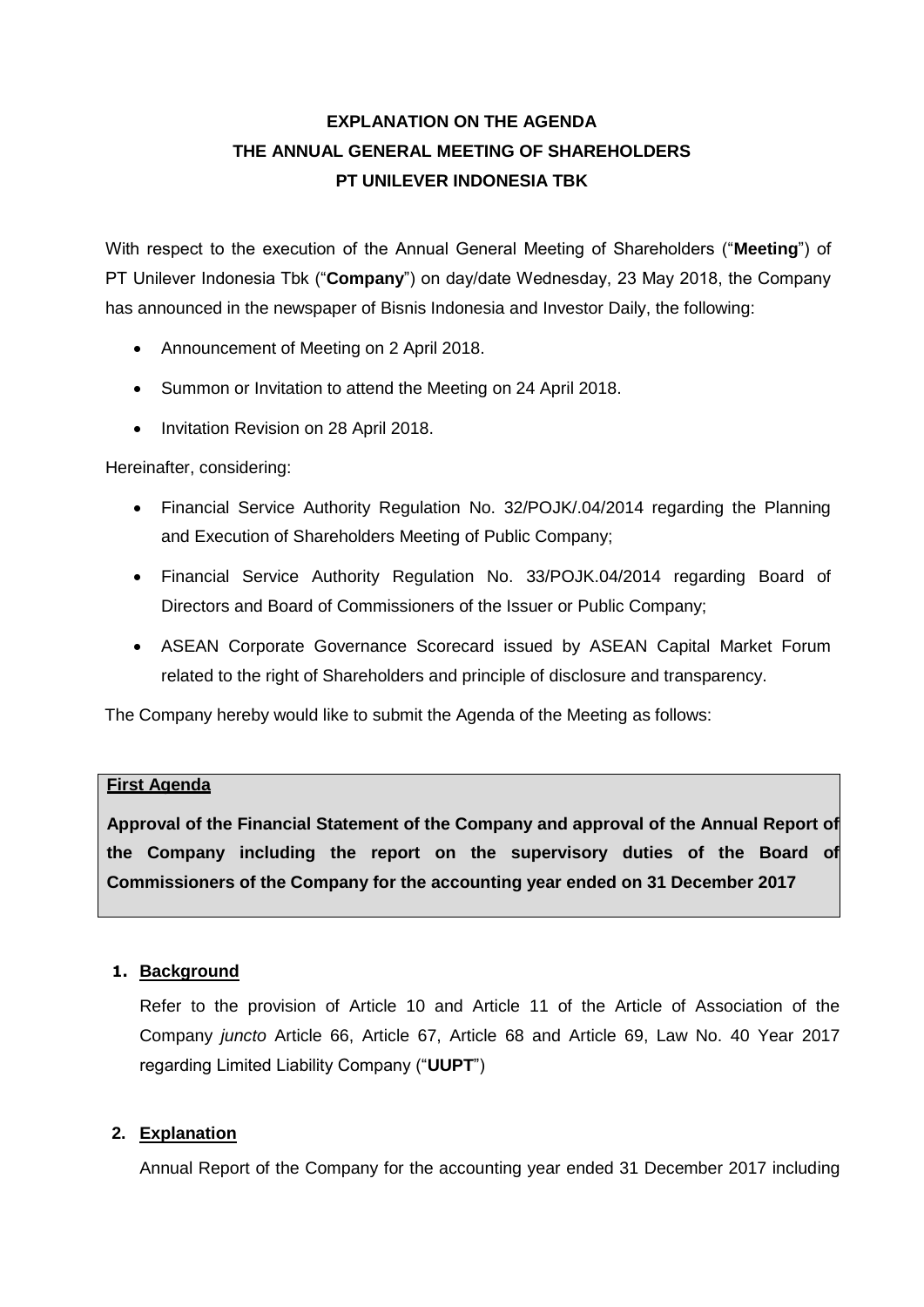the supervisory report of the Board of Commissioners of the Company for financial year ended on 31 December 2017 and financial statement of the Company for the accounting year ended on 31 December 2017 which has been audited by Public Accountant Siddharta Widjaja & Rekan, member of KPMG member of KPMG as contained in the independent auditor's report, dated 26 February 2018, number L.17-0564-18/II.26.002 with unmodified opinion, in all material respects.

In this Agenda, the Company will submit to the Meeting to approve the Company's annual report for the accounting year 2017 and to ratify the financial statements and reports of the supervisory duties of the Board of Commissioners of the Company for the accounting year 2017.

## **3. Data/Supporting Material**

Annual Report of the Company 2017 can be downloaded from website of the Company. Further information please [click here](https://www.unilever.co.id/investor-relations/publikasi-perusahaan/laporan-tahunan.html)

### **Second Agenda**

**Determination of the appropriation of the profit of the Company**

## **1. Background**

Refer to the Article 20 paragraph 2 letter (b) and Article 25 of the Article of Association of the Company juncto Article 70 and Article 71 UUPT, the appropriation of the profit earned by the Company in a book year as stated in the balance sheet and income statement that has been authorized by Meeting used according to the use of net income by decision of Meetign. The Company may distribute dividends if the Company has positive retained earnings, subject to the applicable provisions.

### **2. Explanation**

The Company's net profit for the accounting year ending 31 December 2017 is.Rp7.004.562.000.000,- (seven trillion four billion five hundred and sixty two million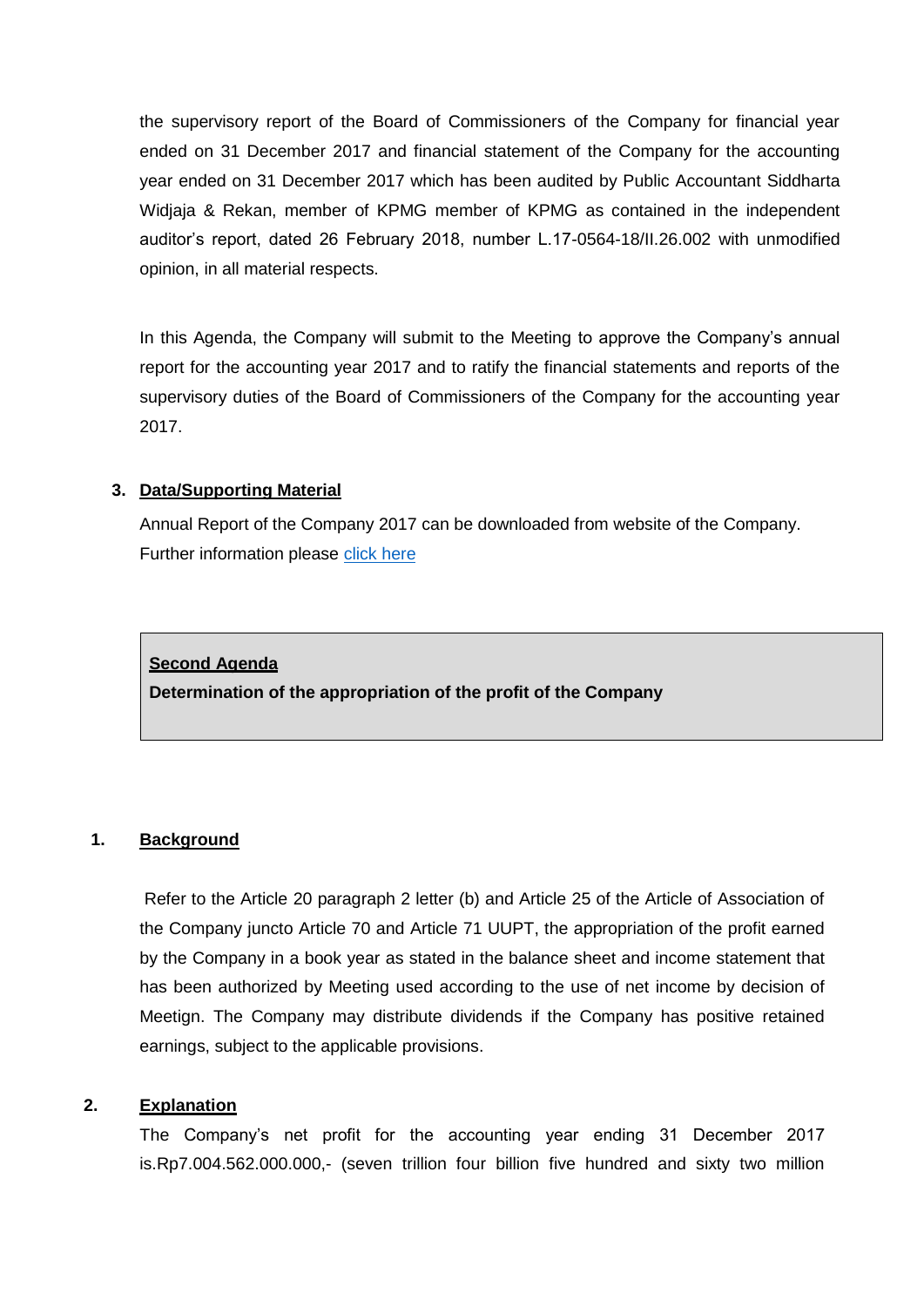Rupiah). The Company has distributed interim dividends in the amount of Rp 410,- (*Four Hundred Ten Rupiah*) per share or in total in the amount of Rp. 3.128.300.000.000 (*Three Trillion One Hundred Twenty Eight Billion Three Hundred Million Rupiah*) on 20 December 2017.

In this Agenda, the Company will propose to the Meeting to approve the use of the remaining net income of the Company after deducting the interim dividend for the accounting year ended on 31 December 2017 in the amount of Rp.505,- (*Five hundred Five Rupiah*) per share or in total in the amount of Rp3.853.150.000.000 (*Three Trillion Eight Hundred Fifty Three Billion One Hundred Fifty Million Rupiah*)

#### **3. Data/Supporting Material**

Annual Report of the Company year 2017 can be downloaded in website of the Company. More information can be seen on [click here.](https://www.unilever.co.id/investor-relations/publikasi-perusahaan/laporan-tahunan.html)

#### **Third Agenda**

Approval of the proposal on the designation of a Public Accountant to audit the books of the Company for the accounting year ending on 31 December 2017 and determination of the honorarium of such Public Accountants and other terms of their designation

#### **1. Background**

Refer to Article 11 paragraph 2 letter (d) of the Article of Association of the Company juncto Article 68 UUPT, the Board of Directors of the Company is required to submit the financial statements to the public accountant appointed by the Meeting for reviewed.

Refer to Article 11 Government Regulation (PP) No. 20 year 2015 on Public Accountant Practices, provides that the provision of audit services to historical financial information to an entity by a Public Accountant is limited to a maximum of 5 (five) consecutive year books, where the Public Accountant of Siddharta Widjaja & Rekan, member of KPMG has audited the financial statements of the Company for 3 (three) years consecutive accounting year, so that it can still be reappointed.

#### **2. Explanation**

The Company proposes to the Shareholders to reappoint Kartika Singodimejo, S.E., CPA dengan Izin Akuntan Publik No. AP. 0847 from Public Accountant firm of Siddharta Widjaja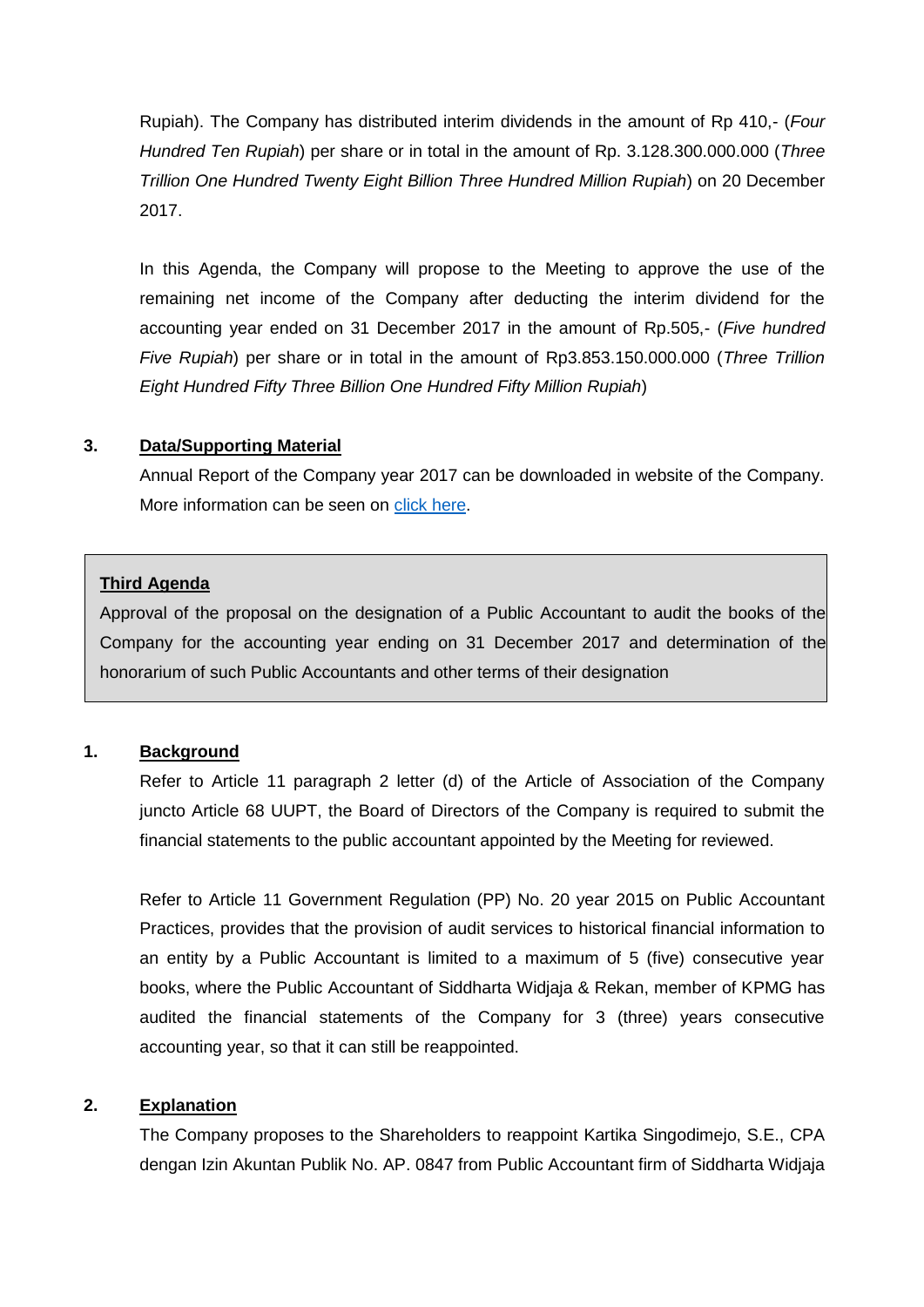& Rekan, member of KPMG to audit/examination the books record of the Company for the accounting year ending on 31 December 2019.

### **3. Data/Supporting Material**

Profile of Public Accountant from Public Accountant firm can be seen from website of Public Accountant [click here](https://home.kpmg.com/id/en/home/about.html)

#### **Fourth Agenda**

- a. Reappointment and appointment of members of the Board of Commissioners and change in the composition of Board of Directors of the Company.
- b. Determination of remuneration of the members of the Board of Directors and the Board of Commissioner of the Company for the accounting year ending on 31 December 2018

Reappointment and appointment of members of Commissioners and change in the composition of Board of Directors of the Company

#### **1. Background**

Refer to (i) provision of Article 3 and Article 23 POJK No. 33/POJK.04/2014 regarding the Board of Directors and Board of Commissioners of the Issuer of Public Company and (ii) Article 19 paragraph 2 Article of Association of the Company provides that members of the Board of Directors/Board of Commissioners are appointed and dismissed by the Meeting. The appointment is to be effective on the date specified in the Meeting where he/they appointed, and terminated at the closing of the third (3) Annual General Meeting of Shareholders after the date of their appointment.

### **2. Explanation**

The term of office of the current Board of Commissioners will be ended at the Meeting 2018 and the term of office of Mr. Cyrillus Harinowo in accordance with the Article of Association will be ended at the Meeting 2018 because he has already hold 2 (two) consecutive periods. In connection with this, the Company in accordance with the recommendations of Nomination Committee and Remuneration Committee propose to the Meeting to appoint Mr. Alexander Rusli as a new Independent Commissioner and to reappoint the current member of the Board of Commissioner effective since the closing of this Meeting.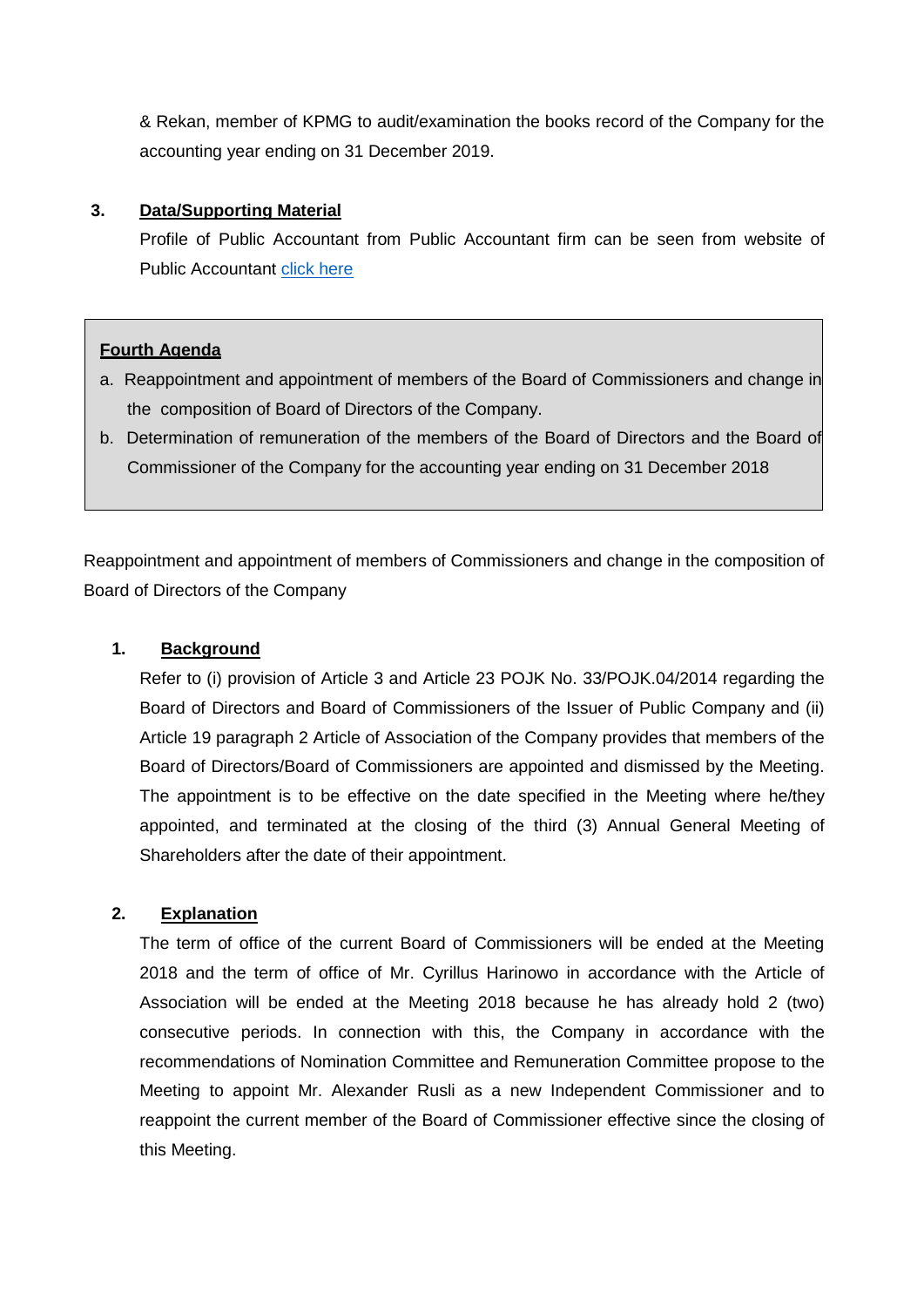In addition, Mr. Tevilyan Yudhistira Rusli has been submitted his intention to resign from this Company. This Company in accordance with the recommendation of the Nomination Committee and Remuneration Committee will propose to the Meeting to appoint Mr. Vikram Kumaraswamy as the new Director of the Company. Complete profile of Mr. Vikram Kumaraswamy can bee seen at [click here.](https://www.unilever.co.id/investor-relations/shareholder-information/berita-terkait-rups-dan-rupslb.html)

Determination of remuneration of the members of the Board of Directors and the Board of Commissioner of the Company for the accounting year ending on 31 December 2018

### 1. **Backgroun**

Refer to Article 19 paragraph 6, Article 22 paragraph 5 of the Article of Association of the Company *juncto* Article 96 and Article 113 UUPT, Meeting determine the amount of salary and allowances and/or income for members of the Board of Directors and salaries and/or honorarium and other allowances for members of the Board of Commissioners.

### 2. **Explanation**

In this Agenda, the Company will propose to the Meeting to approve as follows:

- 1. To grant full power and authority to the President Commissioner of the Company to determine the honorarium for the members of the Board of Commissioners of the Company for the accounting year ending on 31 December 2018 and details of the allocation of shares to each member of the Board of Commissioners of the Company.
- 2. To grant full power and authority to the Board of Commissioners of the Company to determine the amount of remuneration of members of the Board of Directors of the Company for the accounting year ending on 31 December 2018 and details of the allocation of shares for each members of the Board of Directors of the Company.

### **Additional Information**

In addition to this explanation and detail information related to the mentioned above, please refer to information, data and documents that has been provided as follows: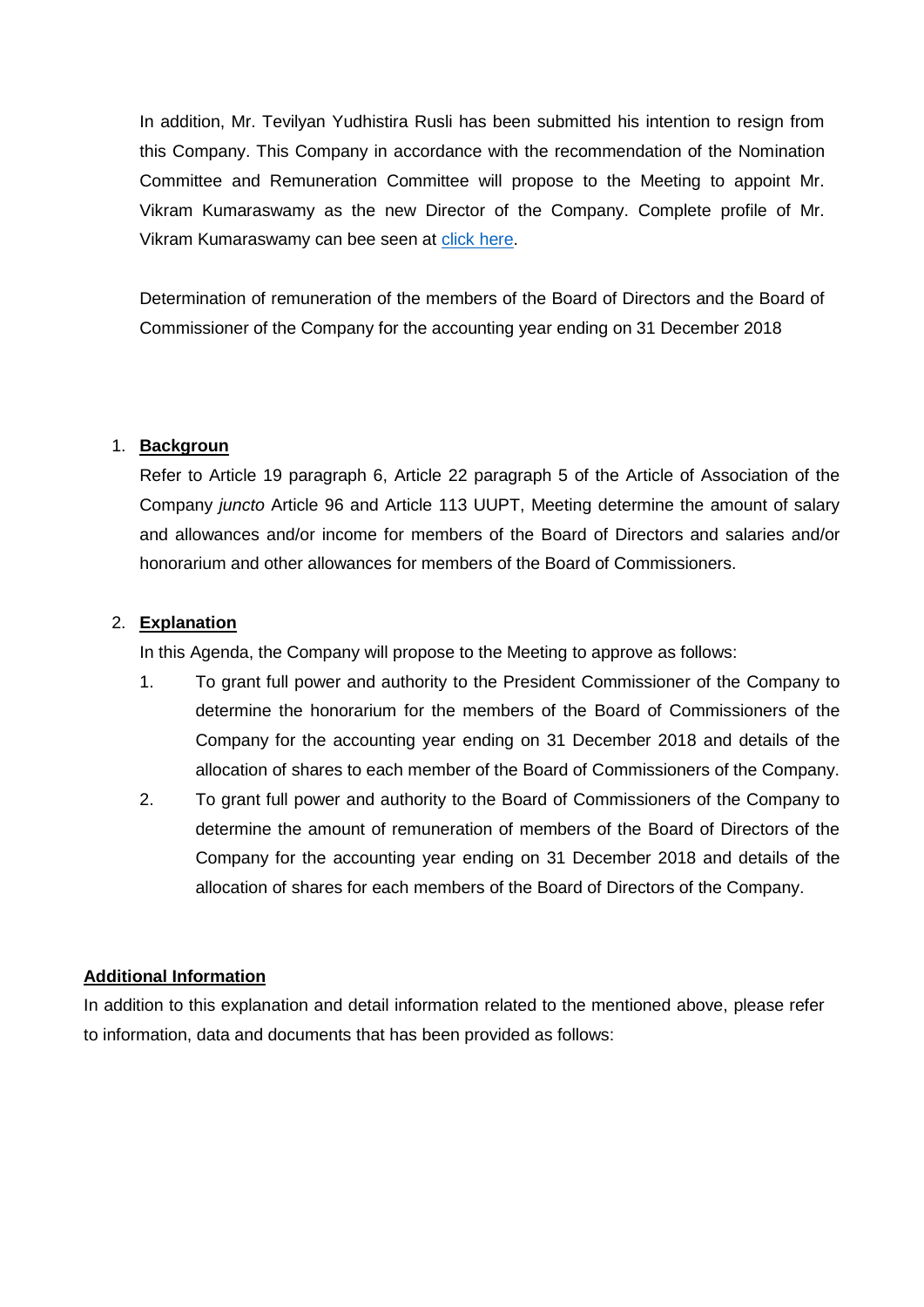# **Reference Link:**

|                                             | https://www.unilever.co.id/investor- |
|---------------------------------------------|--------------------------------------|
| Profile / curriculum vitae of the candidate | relations/shareholder-               |
| member of Commissioner                      | information/berita-terkait-rups-dan- |
|                                             | rupslb.html                          |
|                                             | https://www.unilever.co.id/investor- |
| Profile / curriculum vitae of the candidate | relations/shareholder-               |
| member of Director                          | information/berita-terkait-rups-dan- |
|                                             | rupslb.html                          |
|                                             | https://www.unilever.co.id/investor- |
| Power of Attorney to attend the Meeting     | relations/shareholder-               |
|                                             | information/berita-terkait-rups-dan- |
|                                             | rupslb.htmlwww.                      |

# **Meeting Location:**



JL BSD Boulevard<br>Green Office Park Kav. 3<br>BSD City Tangerang 15345